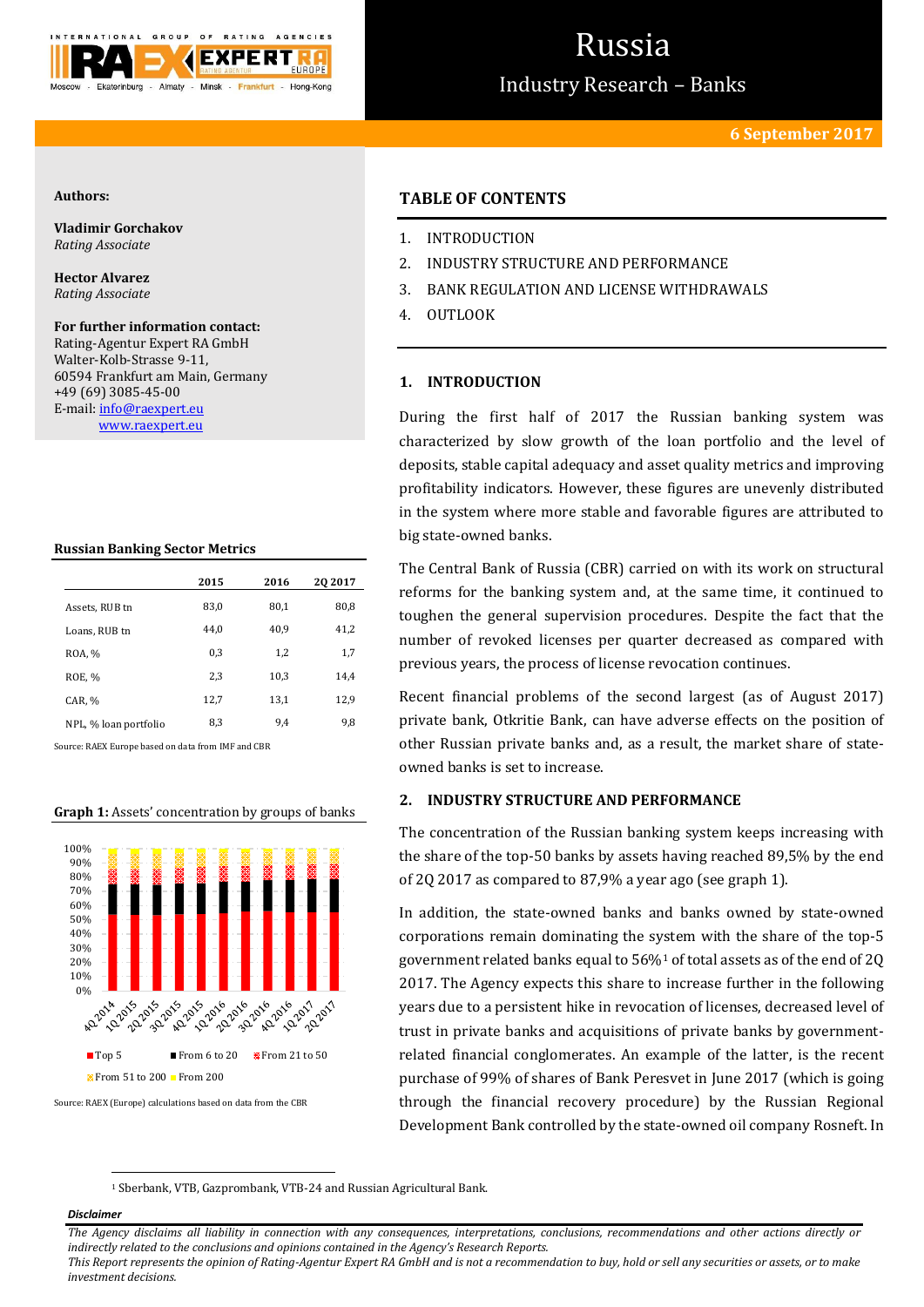





**Graph 3:** Share of overdue loans



Source: RAEX (Europe) calculations based on data from the CBR



**Graph 4:** Loans by Quality Category (QC)

addition, the start of the financial recovery procedure in the second largest private bank, Otkritie Bank, in August 2017, de facto means that the bank accounting for around 3,4% of total assets of the banking system will be temporarily controlled by the CBR.

Due to the general vulnerability of the Russian economy, western sanctions and high competition from the side of the government related banks, the share of foreign banks reached historically low levels. Banks with 100% foreign ownership were 67 and accounted for only 6,6% of total assets by the end of 2Q 2017, as compared to 75 and 8,5% of total assets by end-2016. Even though we do not expect a substantial withdrawal of big foreign banks from the Russian market in the following years, we believe that their share in total assets of the banking system will be gradually reduced.

Capital adequacy metrics remain solid: capital adequacy ratio and Tier 1 capital ratio stood at 12,9% and 9,4% respectively as of the end of 2Q 2017 and kept rising during the last 18 months (see graph 2). However, the level of these ratios should be seen with caution given a slight decrease during June and July 2017 and negative dynamics of these metrics in some big Russian banks.

Total banks' assets increased by 2,2% in 1H 2017, while total credit to the economy increased by 1,8%. The key drivers of these dynamics were loans to individuals and unsecured consumer loans. The former increased by 3,8% during this period partially supported by government led programs in the mortgage and car loan sectors. Loans to legal entities increased by only 1% as a result of the fragile recovery in the Russian economy.

The quality of banks' assets remains stable with the share of overdue loans to legal entities and individuals standing at 6,5% and 7,8% respectively by the end of 2Q 2017 as compared to 6,2% and 8,1% by end-2016 (see graph 3). The share of "bad quality loans" (IV and V quality categories according to the CBR classification) also remained stable at 10% over 1H 2017 (see graph 4). The Agency does not expect significant changes in the asset quality by the end of the year. At the same time, the implementation of the financial recovery procedure in big private banks can reveal "hidden" defaults and, thus, it could affect general market statistics.

Profitability ratios kept improving along 1H 2017 reaching 1,7% and 14,4% for ROA and ROE respectively, which are the highest metrics since 3Q 2014 (the latest quarter before RUB devaluation) (see graph 5). Such a positive dynamic was mainly driven by lower loss provisions and an increase in commission and fee income (see graph 6). At the same time, most of the profit is still generated by Sberbank (37% of total profit of the banking system), while 28% of the banks remain loss-generating entities. This high disproportion in profit distribution leads to increased risks for the banking system stability.

## *Disclaimer*

*The Agency disclaims all liability in connection with any consequences, interpretations, conclusions, recommendations and other actions directly or indirectly related to the conclusions and opinions contained in the Agency's Research Reports.*

Source: RAEX (Europe) calculations based on data from the CBR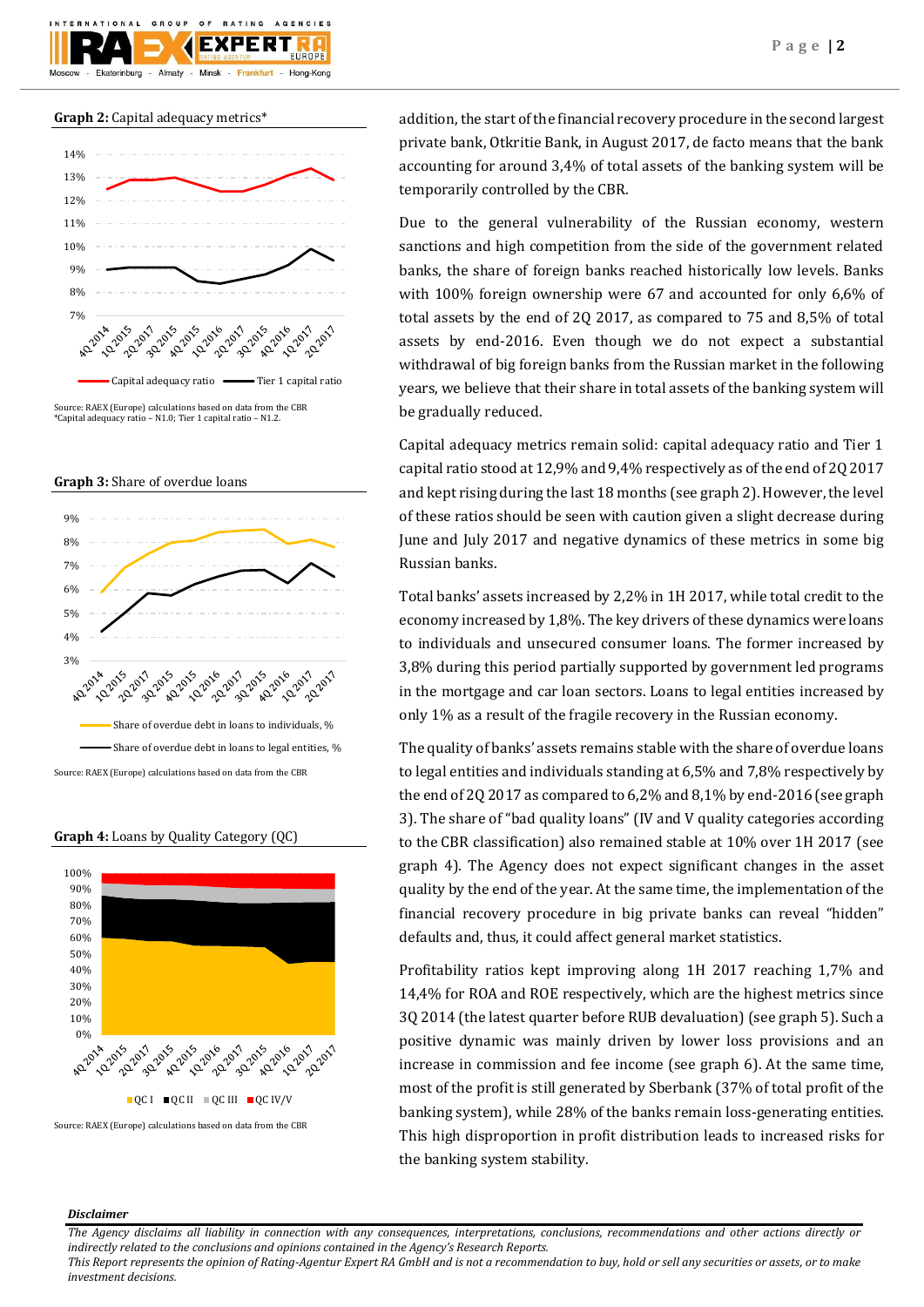

**Graph 5:** Profitability metrics VS Loan loss reserves



Source: RAEX (Europe) calculations based on data from the CBR

**Graph 6:** Structure of financial results, RUB bn



Source: RAEX (Europe) calculations based on data from the CBR





The liquidity position of the sector remains satisfactory, with key ratios standing at elevated levels along 2017 as compared to 2016 (see graph 7). As with profitability metrics, we notice high disproportion in the liquidity distribution**.** While state-owned banks benefited from the recent wave of license revocations, private banks became very vulnerable to sudden funds withdrawals from corporations and individuals. This led to a sharp increase in the amount of funds raised by banks from the CBR via REPO transactions in August 2017.

The funding base in 1H 2017 was characterized by a gradual increase in the share of funds from individuals which reached 30,8% of the banks' overall funding base as well as continued decrease of interest rates levels which reached a minimum since the beginning 2014. Overall, the amount of funds from individuals increased by 4,3%, while deposits and current accounts from corporates increased only by 0,6% during the first half of 2017.

## **3. BANK REGULATION AND LICENCE WITHDRAWALS**

In 1H 2017 the CBR continued working on the three key reforms initiated in 2016 (see our previous reports<sup>2</sup>): centralization of the supervision procedures, creation of a two-layer banking system and establishing a new mechanism of financial recovery procedure.

The centralization of the supervision procedures was aimed at increasing personal responsibility of the CBR employees and eliminate the conflict of interest currently existing in the regional branches of the CBR3. The process started in June 2017 and shall be completed by the end of 2018. According to the Agency's opinion, this reform can increase the efficiency of the CBR supervision, however, it can also have an adverse effect on small regional banks.

The splitting of the types of banking licenses to "universal" and "basic" (for small banks) was finally approved in May 20172. The transition period given to the banks will last until the end 2018. In our view, the banks electing to have a "basic" license will face the potential withdrawal of funds from big local enterprises and individuals. Moreover, these banks could also run into new regulatory risks related to concentration prudential normative ratios.

After several years of providing soft loans to existing banks in order to achieve the recovery of troubled banks, the CBR officially recognized this mechanism as ineffective due to a rather frequent misuse of the provided money, overextended period of recovery and excessive amount of provided funds (see graph 8). In 1H 2017 the Banking System

<sup>2</sup> Report on the Russian Banking System - November 2016[: https://raexpert.eu/files/Industry\\_report\\_update\\_banks\\_28.11.2016.pdf](https://raexpert.eu/files/Industry_report_update_banks_28.11.2016.pdf) Report on the Russian Banking System - August 2016[: https://raexpert.eu/files/Industry\\_report-Banks\\_26.08.2016.pdf](https://raexpert.eu/files/Industry_report-Banks_26.08.2016.pdf) <sup>3</sup> The number of employees and amount of financing provided to the regional branches of the CBR depend on the number of local banks supervised by the branch. Withdrawal of licenses of local banks leads to a decrease of the funding provided to regional branches. Therefore, the employees of the latter have a motivation to ease supervision even if the supervised banks are involved in suspicious transactions.

## *Disclaimer*

1

*The Agency disclaims all liability in connection with any consequences, interpretations, conclusions, recommendations and other actions directly or indirectly related to the conclusions and opinions contained in the Agency's Research Reports. This Report represents the opinion of Rating-Agentur Expert RA GmbH and is not a recommendation to buy, hold or sell any securities or assets, or to make* 

*investment decisions.*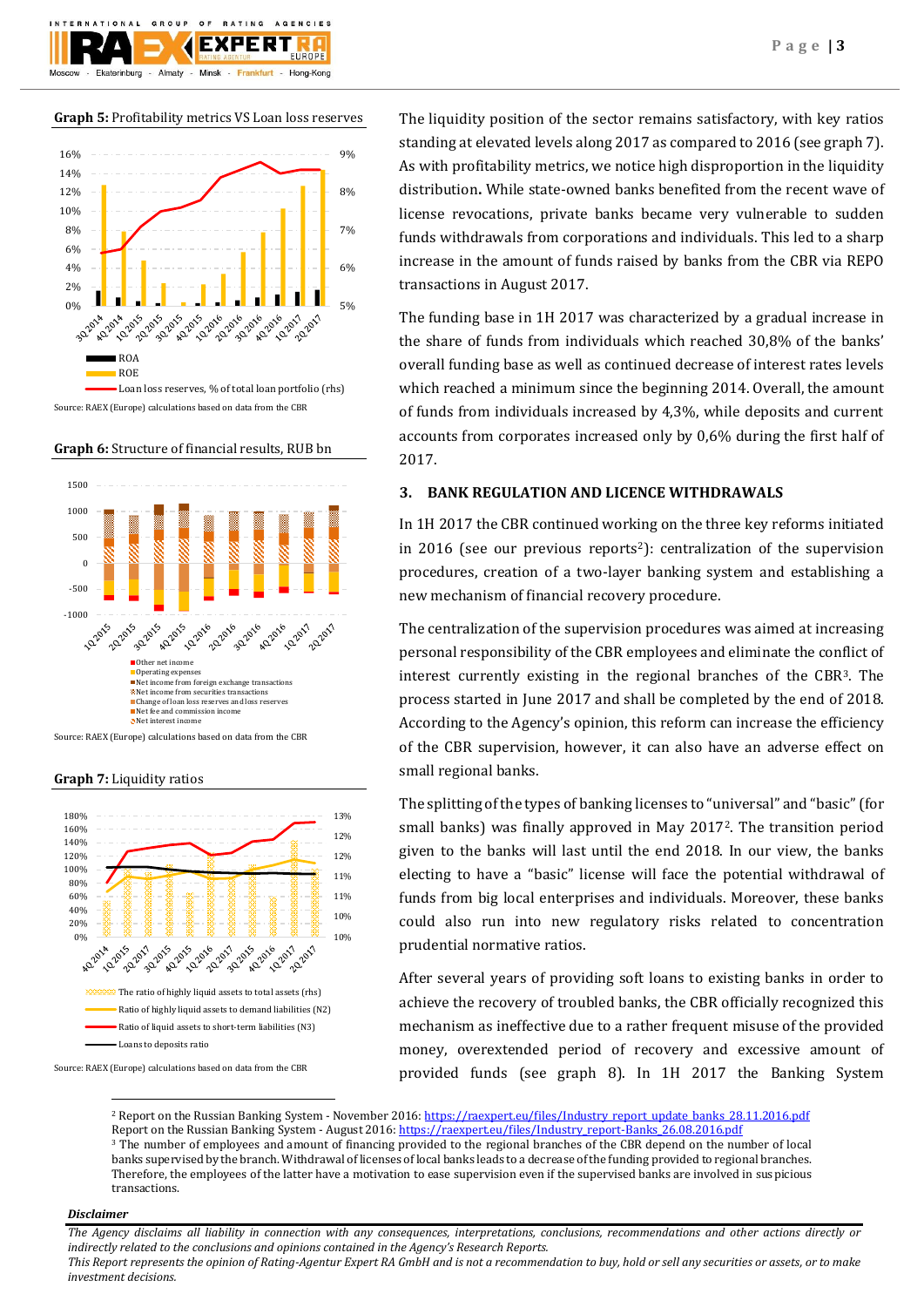

**Graph 8:** Provision of funds for recovery of troubled banks VS DIA's payments, RUB tn



Source: RAEX (Europe) calculations based on data from the CBR and DIA





Source: RAEX (Europe) calculations based on data from the CBR

Consolidation Fund (BSCF), as well as its management company in form of a separate unit of the CBR, were created. Furthermore, in August 2017 a new mechanism of financial recovery was implemented for Otkritie Bank. The Agency will keep this case on watch as it creates a new precedent in the Russian financial system and it most certainly will have further implications in the sector and the overall economy.

Apart from these three structural reforms, the CBR continued its policy of strengthening the routine supervision practices and implementation of more strict punishments for fraud in the banking business. These measures include more detailed checks and even re-estimation of the collateral value by the employees of the CBR and the distribution of the so called "black list" of borrowers which are "not recommended" as a counterparty for banks. In addition, the CBR imposed a lifetime ban from banking activities on the individuals involved in the intentional bankruptcy of a bank.

Moreover, the CBR continued to reform industries related to the banking sector, such as audit, banking IT-security and credit rating agencies. Altogether, these reforms should increase the reliability of the services provided to banks; however, they could also lead to a substantial increase in their operating costs.

The levels of key prudential ratios remained unchanged during 1H 2017, while some changes in the calculation of these ratios were completed. For example, to avoid an increase in risky not secured loans the CBR increased the risk weights for loans issued with an excessively high interest rate.

Apart from regulatory changes, the CBR continued its routine procedure of license revocation. In 1H 2017, 23 licenses were revoked as compared to 45 during the same period of 2016 (see graph 9). Most of these cases were related to small Russian banks, with the exception of two relatively big and important banks: Tatfondbank and Ugra Bank whose licenses were revoked in March and July 2017 respectively. These banks occupied the 42nd and 34th positions by assets before their licenses were revoked. In addition, the CBR implemented new measures of banks financial recovery: Bank Peresvet went through a bail-in procedure in April 2017 (converting customers' deposits into subordinated debt), while the financial recovery procedure with participation of the BSCF was started in Otkritie Bank in August 2017.

## **4. OUTLOOK**

For 2H 2017, the Agency does not expect loans to grow as fast as they did in 1H 2017: 4% for loans to individuals and 1% for corporate sector loans. The former will be supported by government led programs in mortgage and car loans, while the latter will suffer from the sluggish growth of the economy.

*Disclaimer* 

*The Agency disclaims all liability in connection with any consequences, interpretations, conclusions, recommendations and other actions directly or indirectly related to the conclusions and opinions contained in the Agency's Research Reports.*